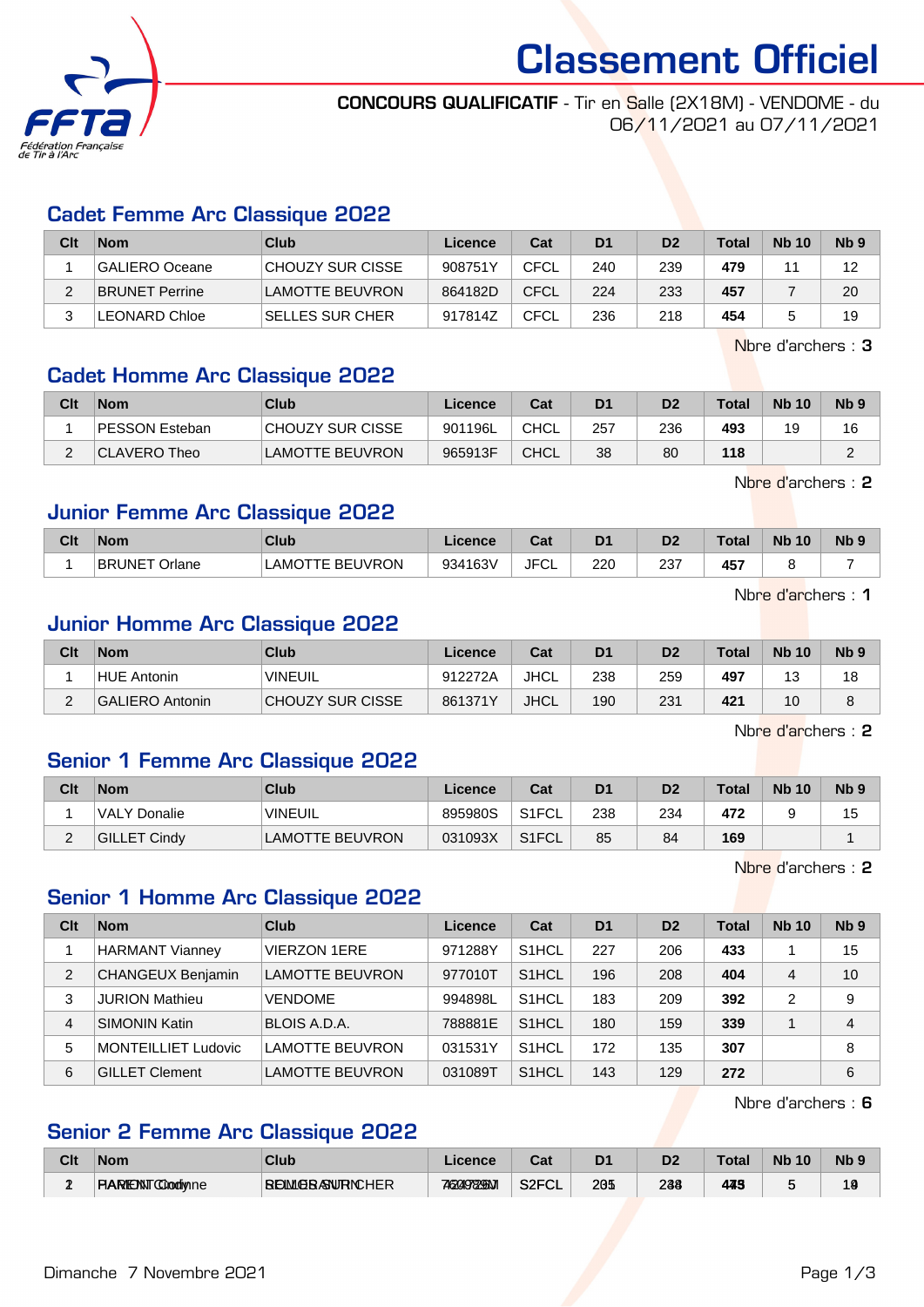

# Classement Officiel

#### CONCOURS QUALIFICATIF - Tir en Salle (2X18M) - VENDOME - du 06/11/2021 au 07/11/2021

|     |                        | Senior 2 Femme Arc Classique 2022 (Suite) |         |         |                |                |       |              |                 |
|-----|------------------------|-------------------------------------------|---------|---------|----------------|----------------|-------|--------------|-----------------|
| Clt | <b>Nom</b>             | Club                                      | Licence | Cat     | D <sub>1</sub> | D <sub>2</sub> | Total | <b>Nb 10</b> | Nb <sub>9</sub> |
|     | <b>BRUNET Virginie</b> | LAMOTTE BEUVRON                           | 882871T | S2FCL I | 215            | 223            | 438   |              | 12              |

Nbre d'archers : 3

# Senior 2 Homme Arc Classique 2022

| Clt | <b>Nom</b>                | Club                   | Licence | Cat                | D <sub>1</sub> | D <sub>2</sub> | Total | <b>Nb 10</b> | Nb <sub>9</sub> |
|-----|---------------------------|------------------------|---------|--------------------|----------------|----------------|-------|--------------|-----------------|
|     | <b>BOULAY Denis</b>       | <b>VINEUIL</b>         | 660682H | S <sub>2</sub> HCL | 268            | 268            | 536   | 19           | 21              |
| 2   | <b>LARCHET Freddy</b>     | <b>SELLES SUR CHER</b> | 803038T | S <sub>2</sub> HCL | 259            | 255            | 514   | 11           | 22              |
| 3   | <b>VALENTE Carlos</b>     | <b>SELLES SUR CHER</b> | 791346J | S <sub>2</sub> HCL | 225            | 252            | 477   | 6            | 18              |
| 4   | <b>CARROIS Laurent</b>    | BLOIS A.D.A.           | 662166W | S <sub>2</sub> HCL | 245            | 228            | 473   | 5            | 20              |
| 5   | <b>CAZENAVE Sebastien</b> | <b>VENDOME</b>         | 984681F | S <sub>2</sub> HCL | 222            | 198            | 420   | 8            | 9               |
| 6   | MOREAU Cyril              | <b>SELLES SUR CHER</b> | 969305T | S <sub>2</sub> HCL | 77             | 87             | 164   |              | $\overline{2}$  |

Nbre d'archers : 6

## Senior 3 Femme Arc Classique 2022

| Clt | <b>Nom</b>         | Club                                           | Licence | <b>Take</b><br>⊍d | D <sub>1</sub> | D2  | $\tau$ otal                     | <b>N<sub>b</sub></b><br>10 | N <sub>b</sub> <sub>9</sub> |
|-----|--------------------|------------------------------------------------|---------|-------------------|----------------|-----|---------------------------------|----------------------------|-----------------------------|
|     | RIAUTE C<br>Corine | <b>GERMAIN DU PUY</b><br>$_{\text{CT}}$<br>ا ت | 843503B | S3FCL             | 231            | 241 | 47 <sup>o</sup><br>- <b>1 A</b> |                            | 16                          |

Nbre d'archers : 1

#### Senior 3 Homme Arc Classique 2022

| Clt            | <b>Nom</b>              | Club                   | Licence | Cat   | D <sub>1</sub> | D <sub>2</sub> | Total | <b>Nb 10</b> | Nb <sub>9</sub> |
|----------------|-------------------------|------------------------|---------|-------|----------------|----------------|-------|--------------|-----------------|
|                | <b>GOUINEAU Jacques</b> | CONTRES AC             | 275498E | S3HCL | 249            | 238            | 487   |              | 13              |
| $\overline{2}$ | ALLOPPE Bruno           | BLOIS A.D.A.           | 331225C | S3HCL | 243            | 231            | 474   |              | 15              |
| 3              | POULARD Eric            | <b>LAMOTTE BEUVRON</b> | 664713P | S3HCL | 227            | 228            | 455   | 5            | 10              |
| 4              | <b>BAGRIN Daniel</b>    | BLOIS A.D.A.           | 840981K | S3HCL | 226            | 224            | 450   | 9            | 11              |
| 5              | CELERIN Jeanclaude      | <b>VENDOME</b>         | 758624S | S3HCL | 214            | 201            | 415   |              |                 |
| 6              | <b>MINERBE Herve</b>    | <b>VENDOME</b>         | 774908S | S3HCL | 205            | 177            | 382   |              | 8               |

Nbre d'archers : 6

#### Senior 1 Homme Arc a Poulies 2022

| Clt         | <b>Nom</b>       | <b>Club</b>    | Licence | Cat                | D1  | D2  | Total | <b>Nb 10</b> | N <sub>b</sub> <sub>9</sub> |
|-------------|------------------|----------------|---------|--------------------|-----|-----|-------|--------------|-----------------------------|
|             | ROCCHIA Stephane | <b>VINEUIL</b> | 782543R | S <sub>1</sub> HCO | 284 | 276 | 560   | 20           | 40                          |
| $\sim$<br>∼ | LAURENCEAU Kevin | VINEUIL        | 814626N | S <sub>1</sub> HCO | 274 | 277 | 551   | <u>_</u>     | 31                          |

Nbre d'archers : 2

## Senior 2 Homme Arc à Poulies 2022

| Clt | <b>Nom</b>           | <b>Club</b>            | ∟icence | Cat                | D <sub>1</sub> | D2  | <b>Total</b> | <b>Nb 10</b> | N <sub>b</sub> <sub>9</sub> |
|-----|----------------------|------------------------|---------|--------------------|----------------|-----|--------------|--------------|-----------------------------|
|     | DEGEST Christian     | <b>DROUE</b>           | 816658X | S <sub>2</sub> HCO | 280            | 280 | 560          | 29           | 30                          |
| -   | <b>BRUNET Fabien</b> | <b>LAMOTTE BEUVRON</b> | 882870S | S <sub>2</sub> HCO | 275            | 265 | 540          | $\Lambda$    | 44                          |